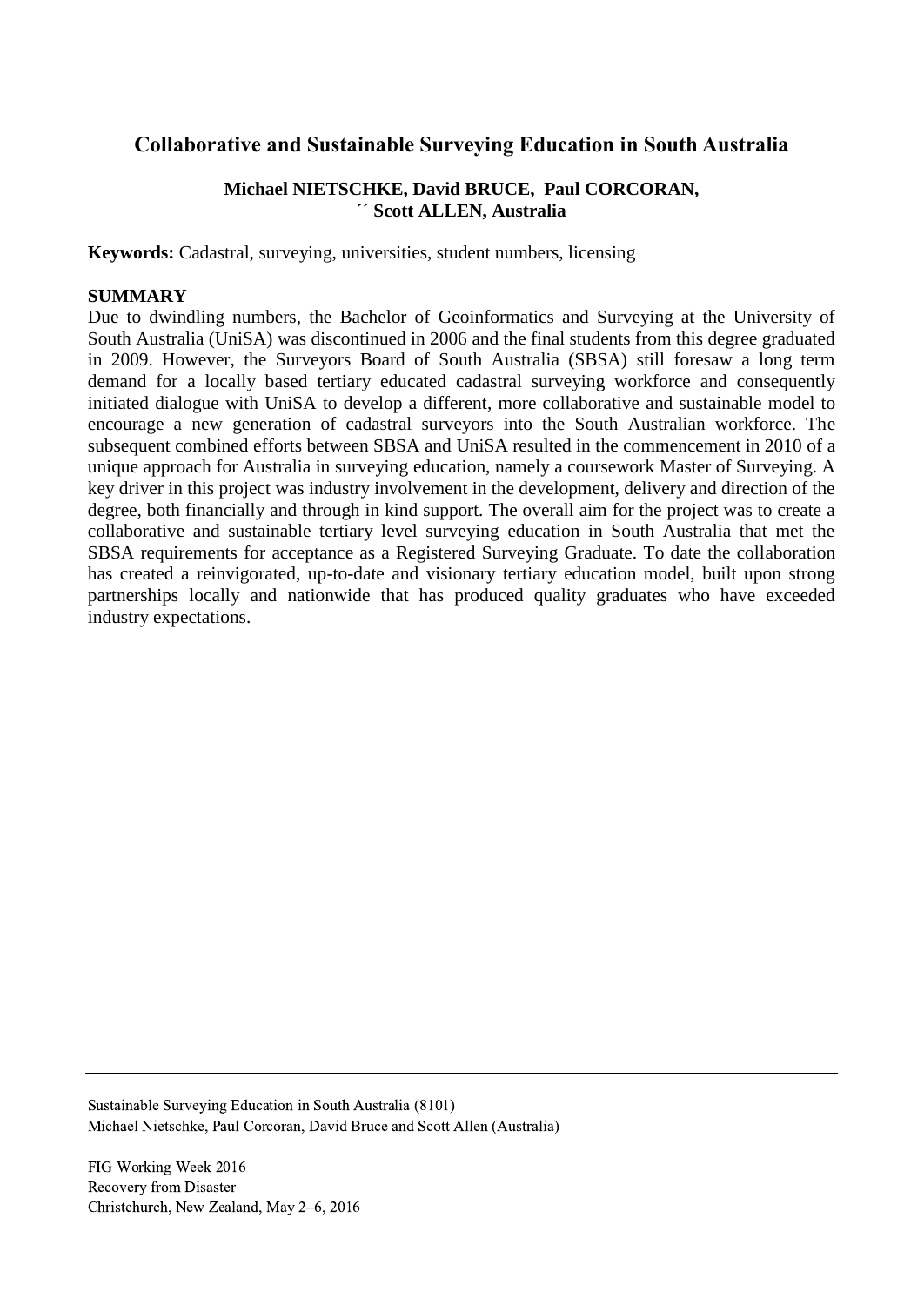# **Collaborative and sustainable surveying education in South Australia**

## **Michael NIETSCHKE, Australia, David BRUCE, Australia, Paul CORCORAN, Australia and Scott ALLEN, Australia**

## **1. INTRODUCTION**

Historically, surveying in South Australia was taught through a 3 and subsequently 4 year undergraduate degree, initially at the South Australian Institute of Technology (SAIT) and then, through absorption of SAIT in 1991, at the newly created UniSA. Over those years, to try and maintain a university education presence in South Australia, the surveying program changed, with amendments to course content and changes to surveying degree names occurring, until dwindling student numbers forced a last iteration of the education pathway in 2006.

In 2008, a report commissioned by the Cooperative Research Centre for Spatial Information (CRCSI) conservatively estimated that the spatial industry revenue in 2006-07 could have been of the order of \$1.37 billion annually. Surveying is a major part of the spatial information industry and plays a crucial part in the development and construction cycle. However, a recent report by BIS Shrapnel (2015) predicted that there will be a national shortage of nearly 7,000 surveyors and associated professionals by the middle of next decade. Within this report, BIS Shrapnel gave an outlook (Figure 1) for the South Australia Cadastral Surveying workforce, the branch of the surveying profession that is concerned with land management, and more specifically with issues of land ownership, measurement and delineation of property boundaries. In essence, demand for Cadastral Surveyors would exceed supply.



Figure 1: Projected demand for Cadastral Surveyors (BIS Shrapnel 2015)

Sustainable Surveying Education in South Australia (8101) Michael Nietschke, Paul Corcoran, David Bruce and Scott Allen (Australia)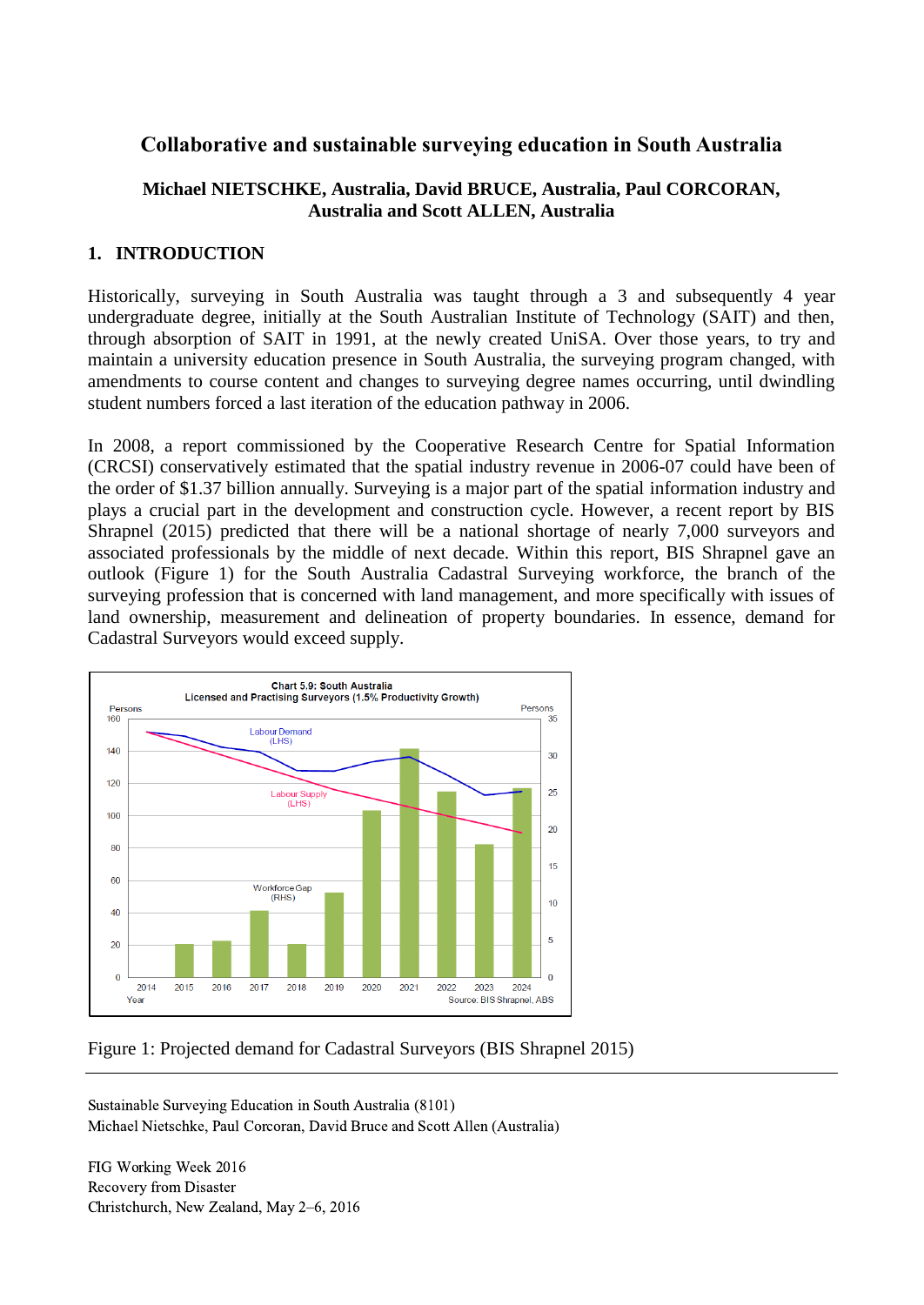BIS Shrapnel indicated that due to the time taken to develop new surveying graduates (i.e. 4-6 years) education should occur in advance to help meet the future capability requirement. Such a foresight occurred in 2008 as the Surveyors Board of South Australia (SBSA) still believed in the importance of keeping a surveying educational pathway within South Australia. Consequently, in collaboration with UniSA, the feasibility of an alternative and unique approach to surveying education within Australia was investigated. The overall aim for the project was to create a collaborative and sustainable tertiary level surveying education in South Australia that met SBSA requirements for acceptance as a Registered Surveying Graduate. This Higher Education and Training collaborative venture created the Master of Surveying [\(http://programs.unisa.edu.au/public/pcms/program.aspx?pageid=3642&sid=6437\)](http://programs.unisa.edu.au/public/pcms/program.aspx?pageid=3642&sid=6437), the only type of this degree in Australia. An integral part of the collaboration was a sustainable financial model. This was achieved through an amendment to the Survey Act 1992 that expanded the use of the Survey Plan Levy proceeds to include education funding and thus enabled SBSA to provide financial industry support to UniSA to aid the creation, delivery and promotion of the new Master of Surveying education program. The Master of Surveying program envisioned a duration of 1.5 years (the latter 0.5 years being studied part time to dovetail with industry/ student engagement expectations) and to build upon foundations laid from undergraduate education strong in broad geospatial science, including surveying, geographical information systems, mathematics and physics. Consequently, in 2010, the first 5 Year Funding Agreement between SBSA and UniSA to aid this unique approach to surveying education was operationalised.

This paper will detail the journey undertaken in the creation, promotion and maintenance of the Master of Surveying and conclude with some thoughts as to consequences of the program and possible future directions to ensure a sustainable education presence, not only in the state of South Australia, but nationwide across Australia.

## **2. MASTER OF SURVEYING FUNDING & STRATEGIC DIRECTIONS**

Underpinning the whole Master of Surveying is the funding agreement and strategic directions established between SBSA and UniSA. The ultimate funding stream for the Master of Surveying can be traced back to the introduction of the Survey Act 1992 (the Act). The Act transferred certainly regulatory responsibilities and obligations for cadastral surveying from the State Government to the Institution of Surveyors, Australia, South Australian Division Inc. (the Division). (SBSA operates as the Management Committee of the Division and is authorised to exercise all of the powers of the Division under the Act.) The Act enabled the Division, after consultation with the responsible Government Minister, to levy certain fees and charges to meet the new obligations imposed upon it. This resulted in the Division establishing a funding regime comprising two main streams; firstly from all licensed surveyors through an annual licence renewal fee and secondly from users of the State cadastral system from the proceeds of a new Survey Plan Levy. The Survey Plan Levy is collected on surveys certified by licensed surveyors and lodged in the Lands Titles Office.

Sustainable Surveying Education in South Australia (8101) Michael Nietschke, Paul Corcoran, David Bruce and Scott Allen (Australia)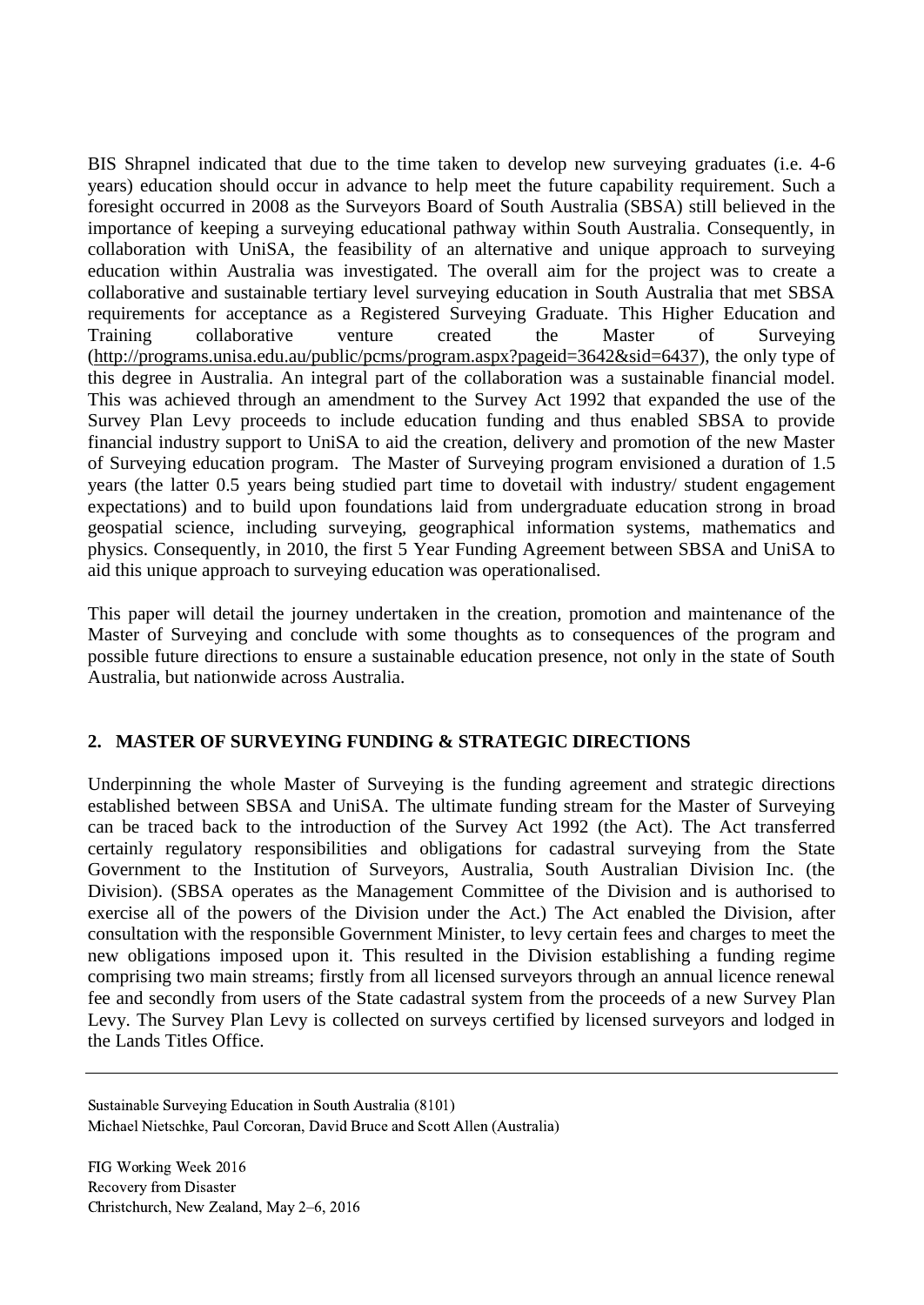This funding arrangement ensures that the costs are being borne by the users of the system, not from the general public purse. Thus, an agreement between the UniSA and the Division was signed in October 2009, for the funding of the Master of Surveying for an initial period of 5 years. To afford the required funding to UniSA, a one off increase of an additional \$30 to the Survey Plan Levy was sought to supplement the Division income. The agreement generated a budget of \$750,000 for the delivery of this unique educational model between 2010 and 2014 mostly funded by the increase of the Survey Plan Levy.

SBSA has the statutory responsibility for controlling the training and conduct of licensed and registered surveyors in this State, both in private firms and public agencies. SBSA includes the Chair of the Board, the Surveyor-General, an academic member, 3 surveying members and a Treasurer and all have been actively involved in the strategic direction of the Master of Surveying. Within UniSA, a team consisting of the Pro Vice Chancellor for the Division of IT Engineering & Environment, the Head of the School of Natural and Built Environments (NBE), the Master of Surveying Program Director and the dedicated UniSA surveying lecturer all similarly contributed to the strategic direction for the Master of Surveying and, in particular, the latter two to its operationalization in conjunction with the industry based lecturers.

Between SBSA and UniSA, the following 4 specific objectives were created on a contractual 5 year agreement basis:

- Ensure the presence of a permanent UniSA lecturer with significant expertise in land surveying
- Hire of sessional staff from the surveying industry to assist with the delivery of the degree
- Renew and/or purchase surveying equipment
- Develop promotional material for the marketing of the degree

# **3. COLLABORATION**

To achieve the aim and objectives for the Master of Surveying, successful collaboration between the industry, academia and the student cohorts has been paramount. In essence, the collaboration in this project has been fourfold i.e.:

- SBSA & UniSA Practising surveyors who lecture at UniSA expose students to facets of the surveying industry that they may not have encountered before and the latest developments within the industry. Furthermore, SBSA creates opportunities for Continuing Professional Development (CPD) for graduate and licensed surveyors who participate in Higher Education workshops with UniSA academic staff and utilising UniSA facilities.
- UniSA and students Due to the boutique nature of the degree, lecturers and students form a close working relationship that enable the students to be closely monitored, coached and mentored into job ready graduates. In doing so, students are exposed to current industry standards, personnel and networks that aide their assimilation into the workforce.

Sustainable Surveying Education in South Australia (8101) Michael Nietschke, Paul Corcoran, David Bruce and Scott Allen (Australia)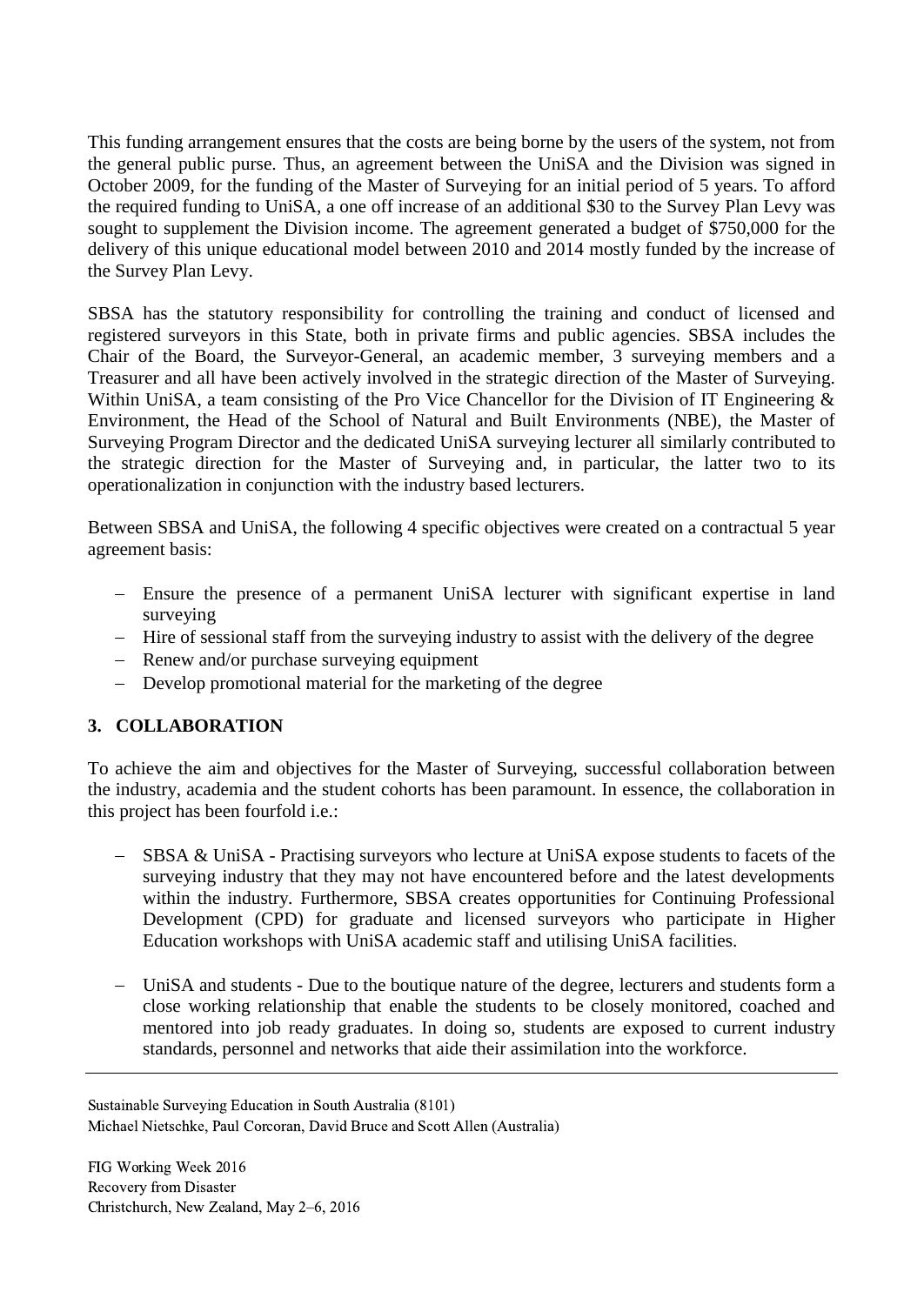- Students and Industry It is an expectation that students are employed during their studies. To this end, SBSA and UniSA have been proactive in promoting work experience and paid employment for students. In addition, students present their end of final year projects to SBSA, who also have contributed to the project supervision and assessment. Furthermore, the projects are recognised by SBSA, where 13 weeks experience is accredited in their graduate training agreement to become a licensed surveyor.
- UniSA & other universities Efficiencies have been gained at a national level through a UniSA/ University of Tasmania (UTas) collaboration where UTas deliver the photogrammetry course. This approach also exposes UniSA students to differing learning environments both in delivery i.e. live streaming of lectures and practicals from the UTas campus in Hobart, and also other university procedures, assessment and policies.

#### **4. INNOVATION**

In addition to the unique funding agreement and the flexibility in course delivery, the Master of Surveying has innovated in 2 further ways:

 Educational pathway - The traditional pathway for surveying education in Australia encompasses a 4 year Higher Educational route aligned with complimentary disciplines such as Engineering (see UNSW [http://www.engineering.unsw.edu.au/study-with](http://www.engineering.unsw.edu.au/study-with-us/undergraduate-degrees/surveying)[us/undergraduate-degrees/surveying](http://www.engineering.unsw.edu.au/study-with-us/undergraduate-degrees/surveying) or University of Newcastle [https://www.newcastle.edu.au/degrees/bachelor-of-engineering-honours-surveying/why](https://www.newcastle.edu.au/degrees/bachelor-of-engineering-honours-surveying/why-study-with-us)[study-with-us\)](https://www.newcastle.edu.au/degrees/bachelor-of-engineering-honours-surveying/why-study-with-us). However, for the Master of Surveying, UniSA decided to introduce an alternative loosely based upon the European Bologna education model (aka Melbourne model in Australia) (Van der Wende, 2000; Devlin 2008) that espouses a two tier approach to education e.g. a 3 year undergraduate – generic in nature, followed by a specialization at post graduate level. A rationale underpinning this model is to allow for students to undertake more generic subjects at undergraduate level and in doing so expose them to differing disciplines, so they can make an informed choice of which pathway to specialise at Masters level. Thus, the preferred route to becoming a licensed surveyor in South Australia became the 3 year UniSA Bachelor of Geospatial Science [\(http://programs.unisa.edu.au/public/pcms/program.aspx?pageid=744&sid=2082\)](http://programs.unisa.edu.au/public/pcms/program.aspx?pageid=744&sid=2082) followed by a 1.5 years Master of Surveying. However, other routes into the Master of Surveying are available; e.g. from Flinders University's Bachelor of Applied Geographic Information Systems and from a Bachelor of Science at UniSA (majoring in Geospatial). Nevertheless, to align with the rest of Australia and ensure continued reciprocity between states and territories, the Master of Surveying was developed to allow students to exit after the first year of the Master of Surveying with a Graduate Diploma in Surveying [\(http://programs.unisa.edu.au/public/pcms/program.aspx?pageid=222&sid=225\)](http://programs.unisa.edu.au/public/pcms/program.aspx?pageid=222&sid=225), and in doing so equated to 4 years level of education undertaken elsewhere in Australia.

Sustainable Surveying Education in South Australia (8101) Michael Nietschke, Paul Corcoran, David Bruce and Scott Allen (Australia)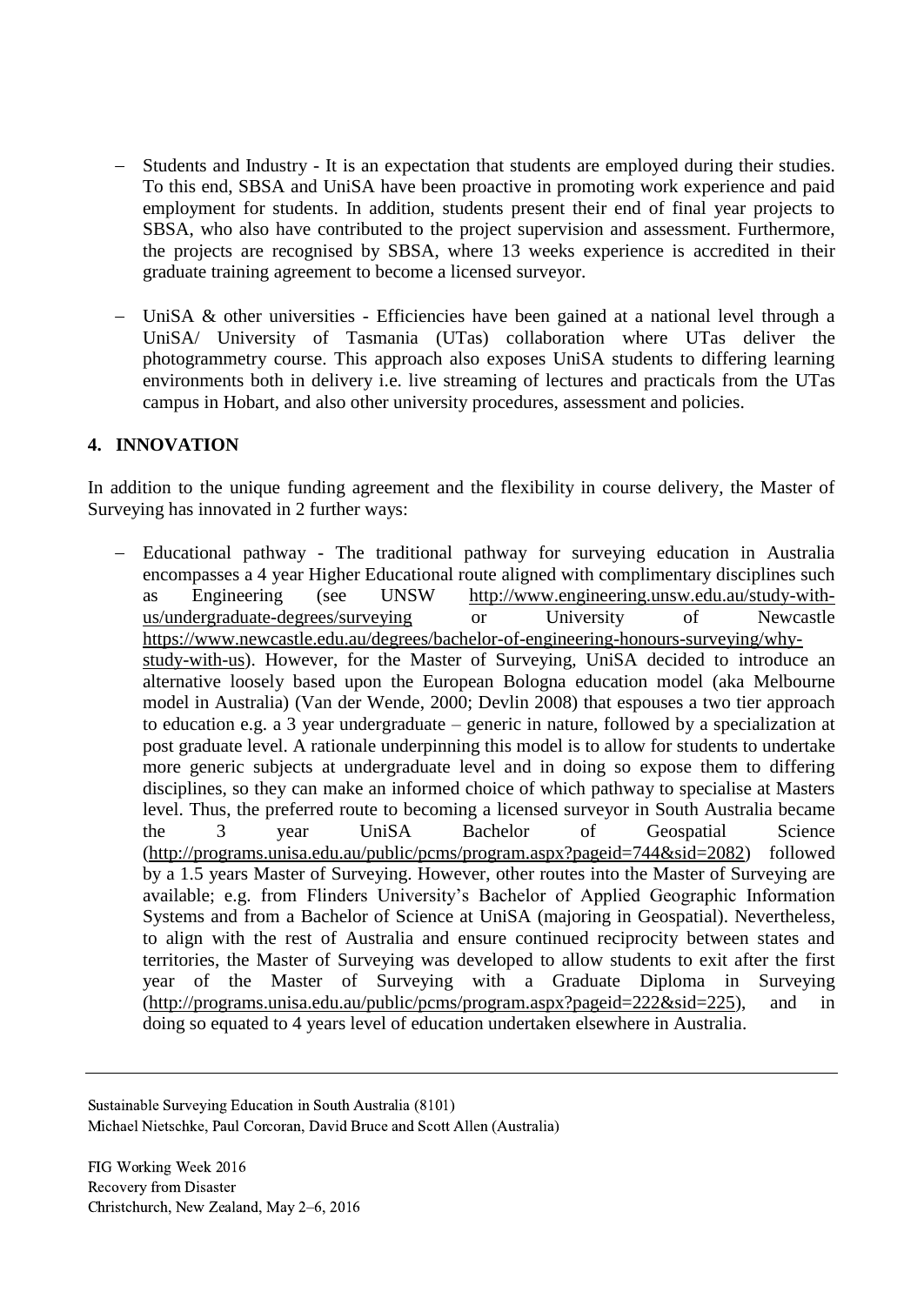Alignment with a UniSA school dedicated to sustainability – The more traditional surveying education pathways in Australia are aligned with Engineering, but at UniSA, the Master of Surveying is housed within the School of NBE that comes together under the banner of sustainability, in recognition of the vital importance that this theme has on life. To this end, in addition to geospatial and surveying, the School of NBE offers degrees in Construction and Project Management, Civil Engineering, Urban and Regional Planning and Environmental Science. Geospatial technologies can be applied in many arenas, but it was seen to be advantageous for UniSA to align geospatial, and ultimately surveyors, within the sustainability development ethos of the School of NBE. The undergraduate Bachelor of Geospatial Science is, in essence, an environmental mapping degree, as it is aligned with environmental applications to complement the host School of NBE.

All of the innovations have faced challenges such as the funding agreement needing to convince State Government, the technological issues faced in regards to flexible and timely delivery from UTas, other universities and students appreciating a differing educational model and the idea that surveying does not have to be aligned with engineering. However, with consistent dialogue when needed, faith in the venture and the support of participating organisations, these hurdles have been overcome.

## **5. THE STRENGTH OF THE RELATIONSHIP**

As mentioned earlier, towards the end of 2009, the surveying industry and education providers were proceeding down differing paths. However, due to some individuals within SBSA and UniSA with the foresight, drive and a will to see surveyors continuing to be trained in South Australia, a new embryonic relationship began. At that time, a quartet of people comprising the Chair of SBSA, the Surveyor-General, UniSA's Head of Environmental and Geospatial disciplines and the main surveying lecturer brought along their respective teams to the negotiating (and creativity) table to analyse the options available. From these firm foundations, the Master of Surveying was chosen as the educational route and within this degree, the SBSA and UniSA worked together to formulate the structure, courses and content that students would undertake to enable them to meet the SBSA requirements for acceptance as a Registered Surveying Graduate. But, with an eye on other aspects and thus alleviating any obstacles that may be put in the way with a focus solely on cadastral surveying, the collaborators decided not to call the degree a Master of Cadastral Surveying, moreover, it was mutually agreed that Cadastral should be omitted and that Surveying would remain as the umbrella nomenclature. This was intended to highlight the opportunities for other disciplines within surveying to be addressed, allowing for other non-cadastral surveying companies to see the worth of such a degree to potential recruits to their businesses, and also aid infrastructure projects within South Australia. SBSA were also novel in offering scholarships and awards to surveying students (and are currently investigating other ways such as in kind support) both at undergraduate and post graduate levels, with students being selected by panels compromised from both SBSA and UniSA staff. The key word in their overall aim for the collaboration was 'sustainable', and thus the collaboration needed to foster a relationship for the long term, not just the 5 year term of the funding agreement. Consequently, a crucial part of the relationship building

Sustainable Surveying Education in South Australia (8101) Michael Nietschke, Paul Corcoran, David Bruce and Scott Allen (Australia)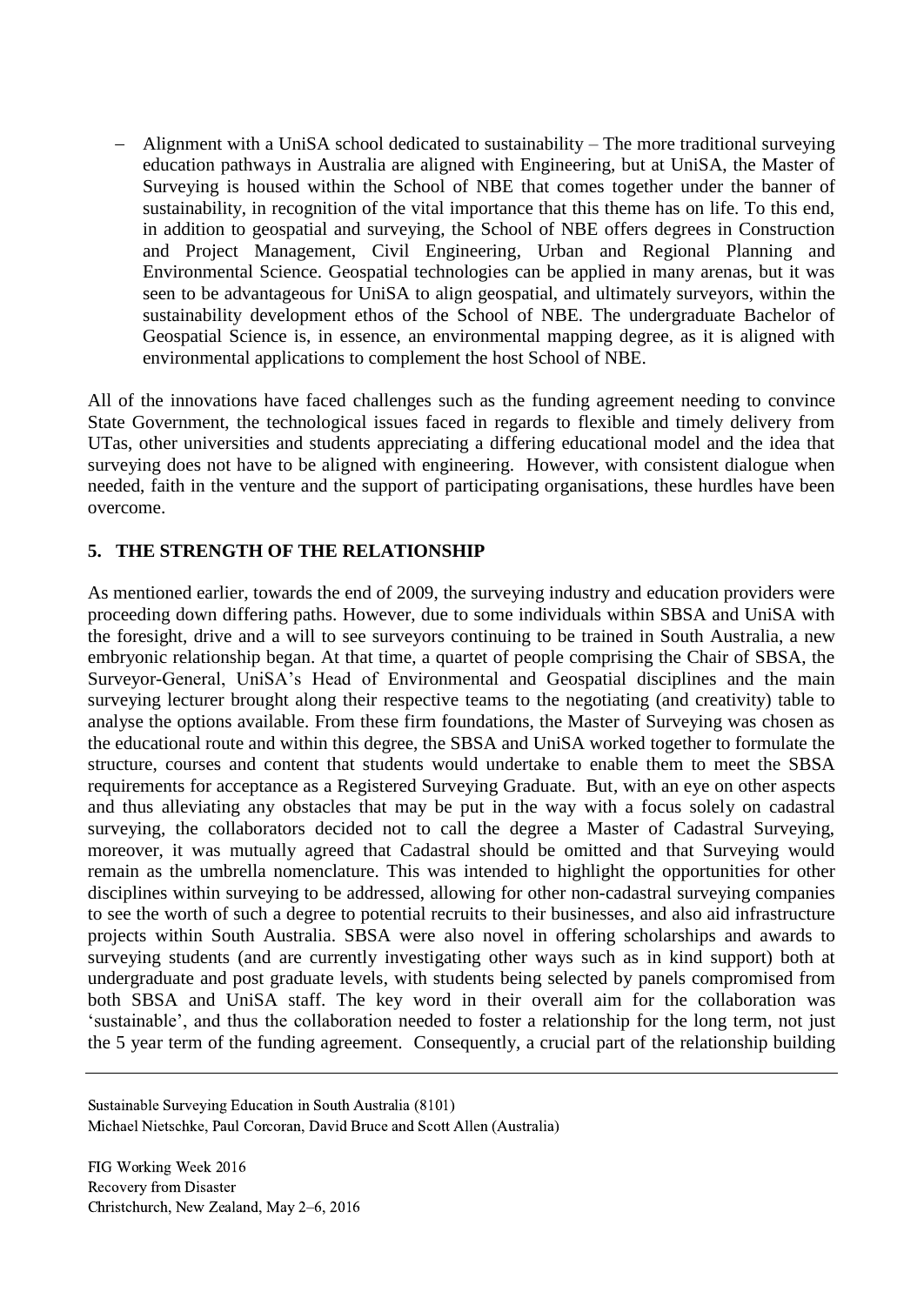process was longevity and succession planning and thus, following positive industry and university feedback, this has been realised as a second round of funding has now been secured and operationalised for 2015-2019 with new people at the helm.

The working relationship has continued on the strategic level, for example, the Chair of SBSA is an integral member of the UniSA advisory board that oversees the Environmental and Geospatial degrees at UniSA. Also, the renewing of the funding agreement gave the opportunity for SBSA and UniSA to reflect on their relationship and the degree content. This period of reflection coincided with two other timely events, namely the release of the revised Australian Quality Framework (AQF) which is 'Australia's national quality assured framework of qualifications in the school, vocational education and training and higher education sectors' (AQF 2016) and the publication of the Fryer and Mitchell (2013) report in Surveying Education in Australia. Consequently, the Master of Surveying and the Bachelor of Geospatial Science 'feeder' degree were updated in a fashion that allowed improvements in content and also degree duration. For example, in regards to content, the Bachelor of Geospatial Science added computer programming, and in the Masters of Surveying Photogrammetry was reintroduced. In addition, a specific recommendation from the AQF process, suggested that Master degrees should move to a full 2 years duration. UniSA's Master of Surveying adhered to this and thus increased by 0.5 years in length that allowed 4 new courses to be accommodated e.g. the addition of a course focusing on the critical role surveyors play in land development.

A contemporary showcase in regards to the strength of this unique collaboration was a Committee for Economic Development of Australia (CEDA) business lunch seminar held in Adelaide during July 2015. SBSA sponsored the event to announce the second round of funding in amongst 300 senior business figures in South Australia to highlight the value of surveying in the areas of natural resources, infrastructure and land development. Furthermore, the SBSA and UniSA relationship are currently investigating the possibility of a jointly funded Professorial Chair for Surveying, a position that would help elevate the status and importance of surveying in the state, the presence/ quality of the teaching and attract research funding to develop new and innovative ways for surveying in South Australia to progress.

## **6. OUTCOMES**

The main outcome arising out of the collaboration has been the continuation of surveying education in South Australia that produces a local surveying workforce that has a global outlook on surveying and geospatial business.

In relation to the 4 project objectives stated earlier, the following outcomes have been achieved:

- Ensure the presence of a permanent UniSA lecturer with significant expertise in land surveying -
	- UniSA now has a permanent lecturer who possesses extensive cadastral surveying experience and resides as the academic member on the SBSA.

Sustainable Surveying Education in South Australia (8101) Michael Nietschke, Paul Corcoran, David Bruce and Scott Allen (Australia)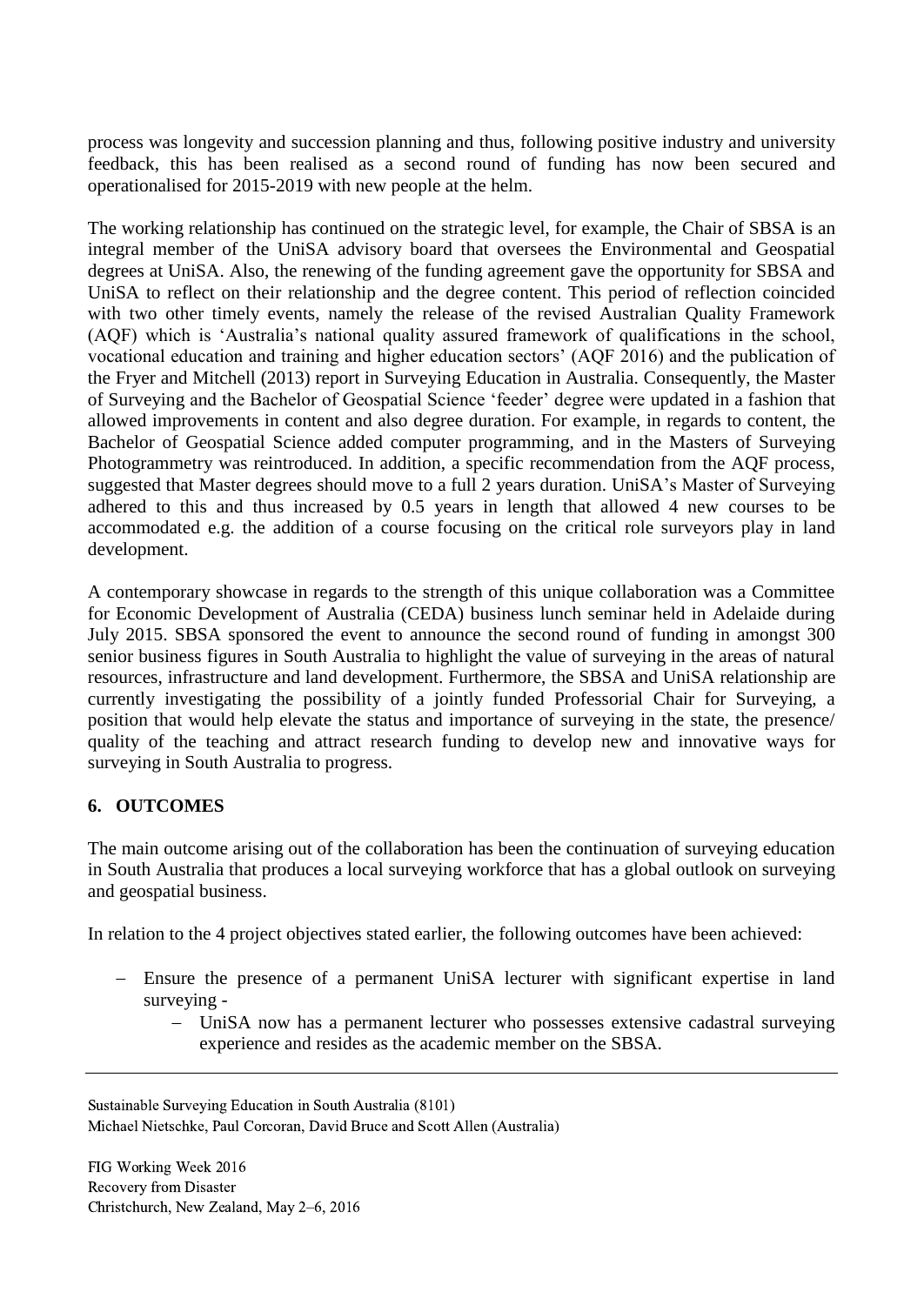- This lecturer also engages in cadastral teaching education research to compliment and further enhance cadastral teaching knowledge and delivery.
- The lecturer has developed workshops for graduate surveyors who have entered a professional training agreement after their studies, to aid their continuing education post university until successful registration as a licensed surveyor.
- Hiring of sessional staff from the surveying industry to assist with the delivery of the Program
	- Practising licensed cadastral surveyors and other non-cadastral surveyors, from disciplines such as hydrographic surveying, land development and geodesy, continue to be pillars of strength to the program bringing in their extensive knowledge, skills and applications.
	- 11 private and public sector sessional lecturers contribute to the content delivery in specialty areas ranging from geodetic surveying to the drafting of surveying plans
- Renewal and/or purchase of surveying equipment
	- The funding from SBSA enabled approximately \$100,000 of new surveying equipment to be purchased by UniSA.
	- Since the initial purchase, the continuing SBSA funding has enabled these items to be supplemented as and when necessary.
- Development of promotional material for the Program & Marketing of the Program
	- SBSA created a subcommittee (Surveying SA) to promote Surveying as career. The Surveying SA members are drawn from private and public sector surveying entities, universities, TAFE, as well as the peak professional body - the Surveying and Spatial Sciences Institute (SSSI).
	- Surveying SA has also used a marketing company to aid promotion e.g. a connection with the Surveyors Board of Victoria, to utilise a website called 'a life without limits'<http://www.alifewithoutlimits.com.au/> .
	- Surveying SA and UniSA have joined efforts in the efficient use of marketing material to be used in many expos and school career evenings.
	- UniSA marketing has also contributed promotional videos <https://www.youtube.com/watch?v=faJGt6C7efQ> and prioritised the Master of Surveying and its preferred underpinning Bachelor of Geospatial Science in its Marketing Strategy.
	- Student enrolments increase, particularly as prospective students can see the visible connection between the surveying industry and UniSA.

This collaborative project is building capacity within South Australia, both educationally and economically. Student numbers are on the rise and thus the foundations have been laid from which the Master of Surveying can grow and thus allow the required increase in the number of surveyors needed to be met. South Australia is primed and ready for the projected increase in development over the next decade.

Sustainable Surveying Education in South Australia (8101) Michael Nietschke, Paul Corcoran, David Bruce and Scott Allen (Australia)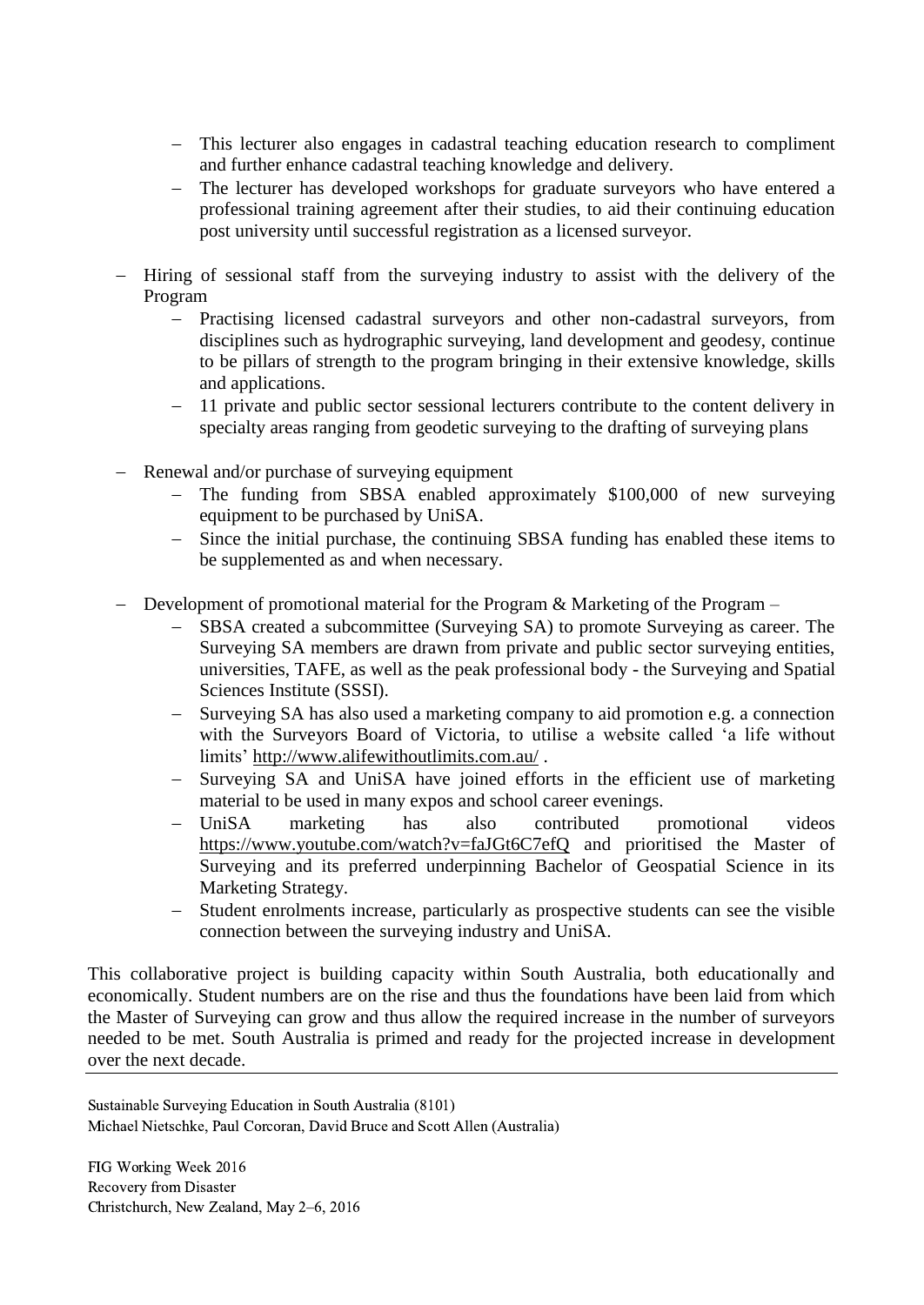#### **7. FUTURE SUSTAINABILITY**

In line with good business practice, it is not sufficient to rest on one's laurels. To this end, SBSA and UniSA have echoed the facets of Continuous Improvement (CI), the Business Process Improvement technique Hammer and Champy (2003) defined as being a quality improvement program that seeks to enhance existing processes. The CI framework is conceptualised as a cyclical process, as illustrated in Figure 2 by Deming's Plan Do Check Act (PDCA) model.



Figure 2: The Deming PDCA cycle of continuous improvement (Bell, 2006)

Using the PDCA model, SBSA and UniSA have so far undertaken one cycle having 'Planned' the change to the Master of Surveying back in 2008, 'Done' the change in 2010, 'Checked' how the change has performed during negotiations for the second round of funding and then 'Acted' upon those changes to improve the process (i.e. the degree). However, as Deming's model suggested, CI doesn't finish with the 'Act' section, as its name implied; it was geared towards a continual review process to continually improve organisational performance and thus it is now pertinent to reflect on what the future holds and how the degree or surveying education on the whole in Australia can become sustainable.

First, it would be worthwhile to take a holistic review of the process and time it takes to become a licensed surveyor in Australia and uncover issues that need to be addressed. In South Australia, the Survey Act 1992 regulations require that a person must possess a Graduate Diploma in Surveying or Master of Surveying Degree or equivalent 4 year Surveying Degree before being eligible to make an application for a licence to undertake cadastral surveys. An equivalent qualification is taken as being an interstate degree accepted by that State's licensing authority or an overseas surveying qualification assessed by the Bureau of Assessment for Overseas Qualification as being equivalent to an Australian degree.

As a precondition to licensing, an applicant must also have not less than two years practical experience in surveying through a professional training agreement (PTA) under the supervision of a licensed surveyor approved by SBSA. A licence is granted after PTA competencies are certified by

Sustainable Surveying Education in South Australia (8101) Michael Nietschke, Paul Corcoran, David Bruce and Scott Allen (Australia)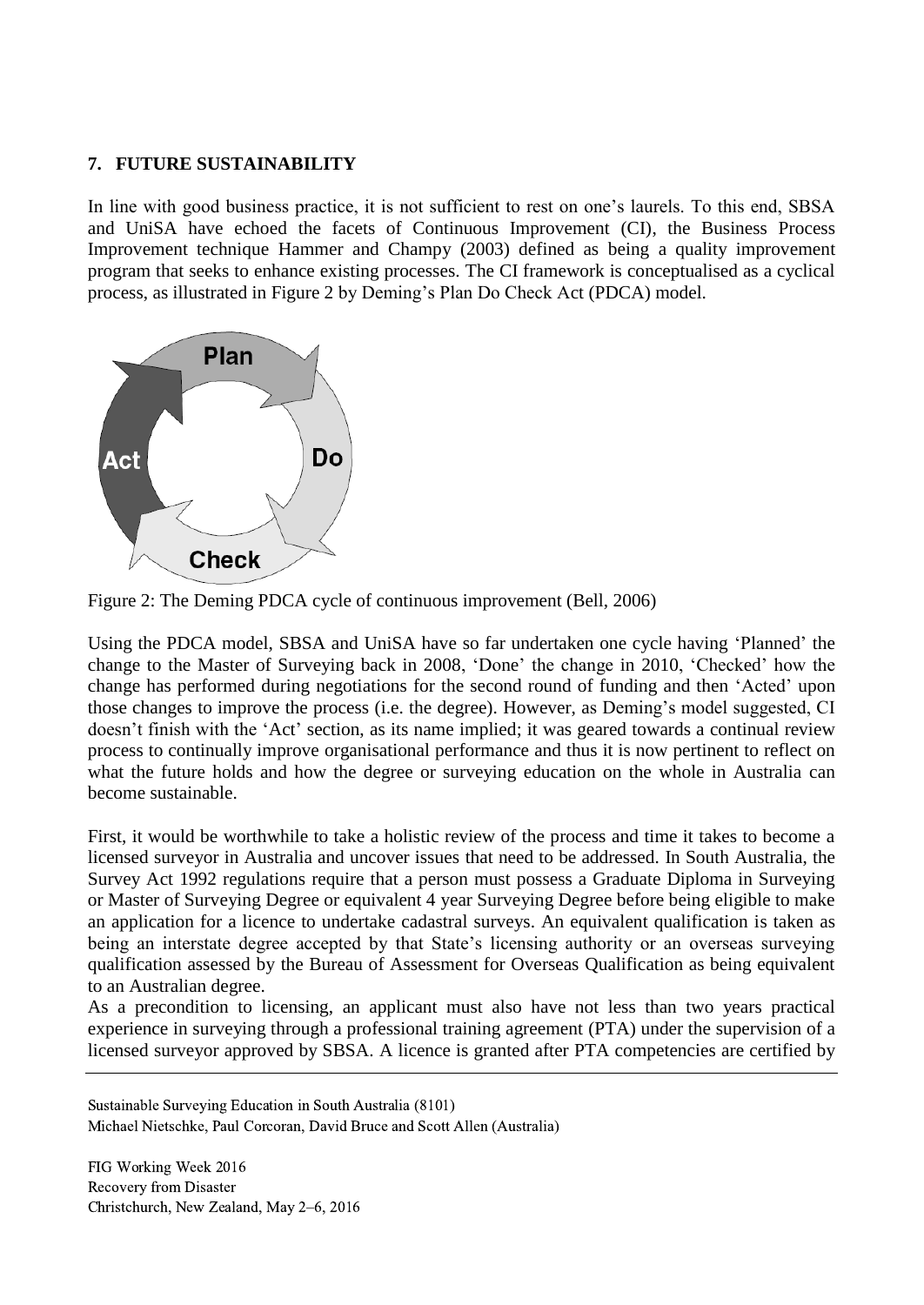a supervisor, completion of a cadastral surveying professional assessment project and professional practice presentation to the satisfaction of SBSA. The timeframe to become a licensed surveyor in South Australia from high school graduation takes on average 10 years. The SBSA and the profession anticipate the timeframe for Master of Surveying graduates to become licensed will reduce due to the high quality collaborative education and training that graduates receive. Such a holistic review of the process and timeframes to become a licensed surveyor would identify opportunities for improvement.

Secondly, future research to compare and contrast surveying university degree programs and registration/licensing assessment process in operation within Council of Reciprocating Surveyors Boards of Australia and New Zealand (CRSBANZ) jurisdictions would be worthwhile. This type of review could lead to a common core curriculum which would assist in a) strengthening reciprocity across the geographical domain and b) allow for greater student mobility during the education process, as proposed in the Bologna declaration in Europe. It may also lead to a recognition of centres of Surveying education excellence which, where relevant, could contribute to on-line delivery of some material. Clearly, the University of Southern Queensland has been operating in this space for some time, but a trans-Tasman review and design of an ANZ Surveying education pathway may lead to considerable economies of scale and operation leading to not just state based sustainability, but suitability at national scales for the production of fully licensed Surveyors.

## **8. CONCLUSIONS**

The Master of Surveying collaboration between SBSA and UniSA has perpetuated the belief that there is a future for surveying education in South Australia from a student, industry and university perspective. The readjustment of the surveying education has taken a few years to reestablish but it is now well positioned for the future to deliver the demand in surveyors that has been reported in the aforementioned BIS Shrapnel Report that indicates South Australia will require more surveyors from 2018 onwards.

Given the increasing average age of Cadastral Surveyors across Australia, the reigniting of surveying education in South Australia has enabled a new wave of surveyor to enter the industry equipped with both surveying and geospatial skills. This timing allows the new graduate surveyor to embed themselves in the industry before the older generation moves on. In doing so, succession is ensured with graduates maturing, and thus becoming the leaders of the surveying industry, again reinforcing the sustainable aspect of the collaboration between SBSA and UniSA.

SBSA is heavily involved with the final year's projects in supervising, mentoring and assessment roles e.g. each student is assigned 2 members of the SBSA to aid the supervision process. On completion of their final year projects, SBSA members attend the student seminars and contribute to the marking of the work presented. Throughout the Master of Surveying, students engage with senior members of the surveying profession, which benefits the industry and also the academics. The students are continually seeing real life applications of the theory and knowledge they are acquiring through their studies, thus making what they learn at UniSA more relevant.

Sustainable Surveying Education in South Australia (8101) Michael Nietschke, Paul Corcoran, David Bruce and Scott Allen (Australia)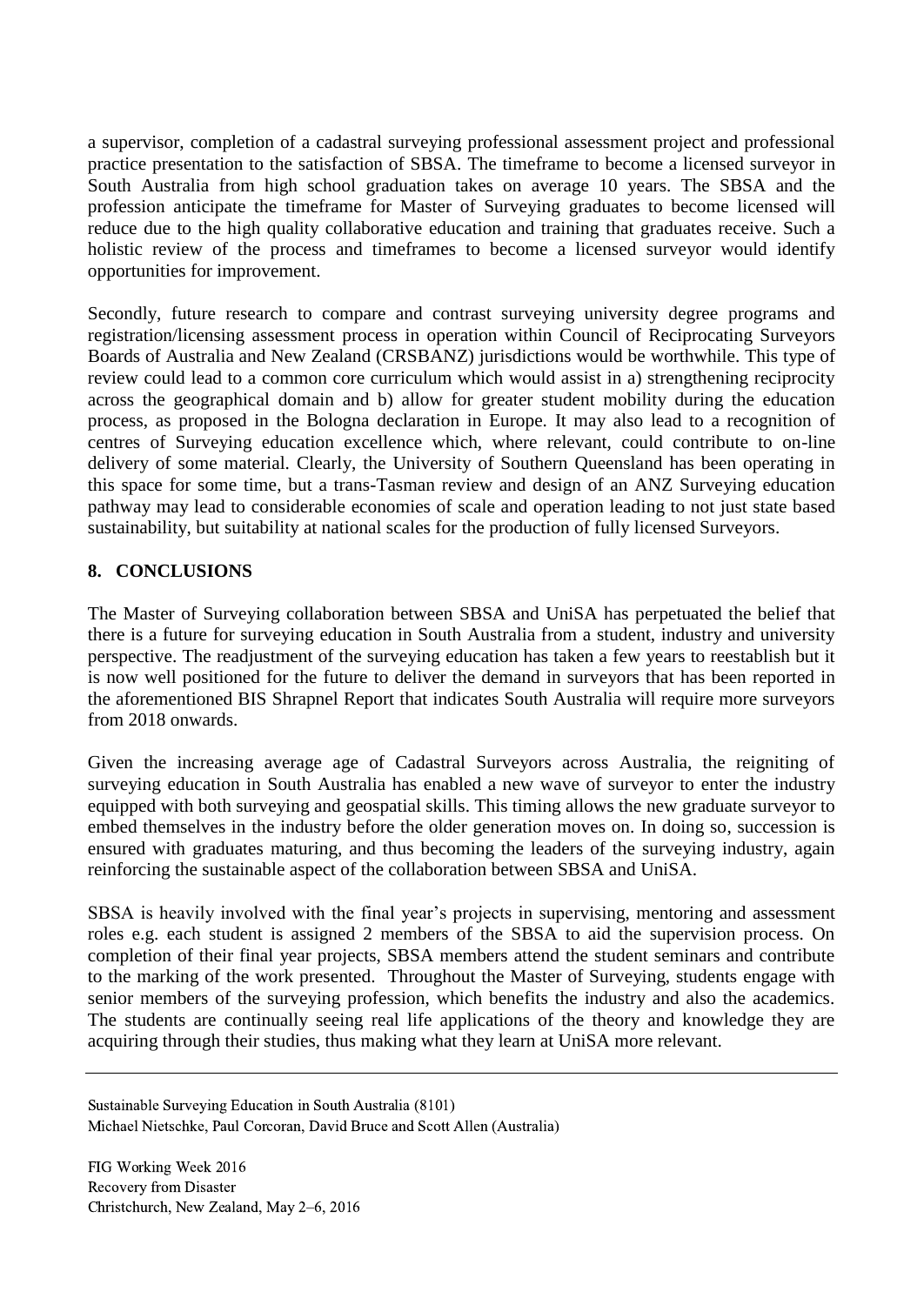SBSA has noted that the graduates from the Master of Surveying have started their training agreement to become licensed cadastral surveyors at an accelerated rate. This has been due in the main to the extra and above required level of knowledge gained from undertaking the fifth year of education i.e. 1 year more than the other states and territories in Australia and New Zealand that continue with the 4 year model, and that in the 2nd year, their final year projects count toward their post tertiary education training agreements, thus potentially reducing the time it takes to obtain a full cadastral surveying licence.

Finally the, Master of Surveying may have a cultural impact on surveying education as a whole in Australia. There is still a lack of support from universities in Australia to maintain degrees with small numbers (such as surveying) and this collaborative model could provide enormous assistance in persuading them otherwise. Adhering to the mantra of continuous improvement, the surveying educators in Australia need to constantly scan their environments and investigate methods to keep surveyor education alive, vibrant and at the cutting edge. The suggestion outlined in the previous section should be investigated in the near future to ensure Australian surveying education sustainability.

#### **REFERENCES**

Australian Quality Framework 2016, *What is the AQF?*, Australian Qualifications Framework, viewed 15 February 2016,<http://www.aqf.edu.au/aqf/in-detail/faq/>

Bell, S 2006, *Lean Enterprise Systems Using IT for Continuous Improvement*, Hoboken, United States, John Wiley and Sons.

BIS Shrapnel 2015, *Determining the Future Demand, Supply and Skills Gap for Surveying and Geospatial Professionals: 2014-2024*, viewed 15 February 2016 [http://www.alifewithoutlimits.com.au/wp-content/uploads/2015/05/CSN-Skills-Gap-Study\\_BIS-](http://www.alifewithoutlimits.com.au/wp-content/uploads/2015/05/CSN-Skills-Gap-Study_BIS-Shrapnel-Update-Report-December-2014-FINAL-3.pdf)[Shrapnel-Update-Report-December-2014-FINAL-3.pdf](http://www.alifewithoutlimits.com.au/wp-content/uploads/2015/05/CSN-Skills-Gap-Study_BIS-Shrapnel-Update-Report-December-2014-FINAL-3.pdf)

Cooperative Research Centre for Spatial Information (CRCSI) 2008, *The Value of Spatial Information The impact of modern spatial information technologies on the Australian economy Executive Summary Prepared for the CRC for Spatial Information & ANZLIC – the Spatial Information Council*, viewed 15 February 2016, <http://www.crcsi.com.au/assets/Resources/7d60411d-0ab9-45be-8d48-ef8dab5abd4a.pdf>.

Devlin, M 2008, ['International and interdisciplinary approach to curriculum: the Melbourne model',](http://dro.deakin.edu.au/list/?cat=quick_filter&search_keys%5Bcore_36%5D=U21+Teaching+%26+Learning+Conference) [U21 Teaching & Learning Conference, Universitas 21, University of Birmingham, p](http://dro.deakin.edu.au/list/?cat=quick_filter&search_keys%5Bcore_36%5D=U21+Teaching+%26+Learning+Conference)p21- 22.

Fryer J & Mitchell, H 2013, *The Attributes of Surveying Degrees recognised by CRSBANZ* , viewed 15 February 2016 [http://www.sssi.org.au/userfiles/docs/WA%20Region/documents\\_13697164532063591029.pdf](http://www.sssi.org.au/userfiles/docs/WA%20Region/documents_13697164532063591029.pdf)

Sustainable Surveying Education in South Australia (8101) Michael Nietschke, Paul Corcoran, David Bruce and Scott Allen (Australia)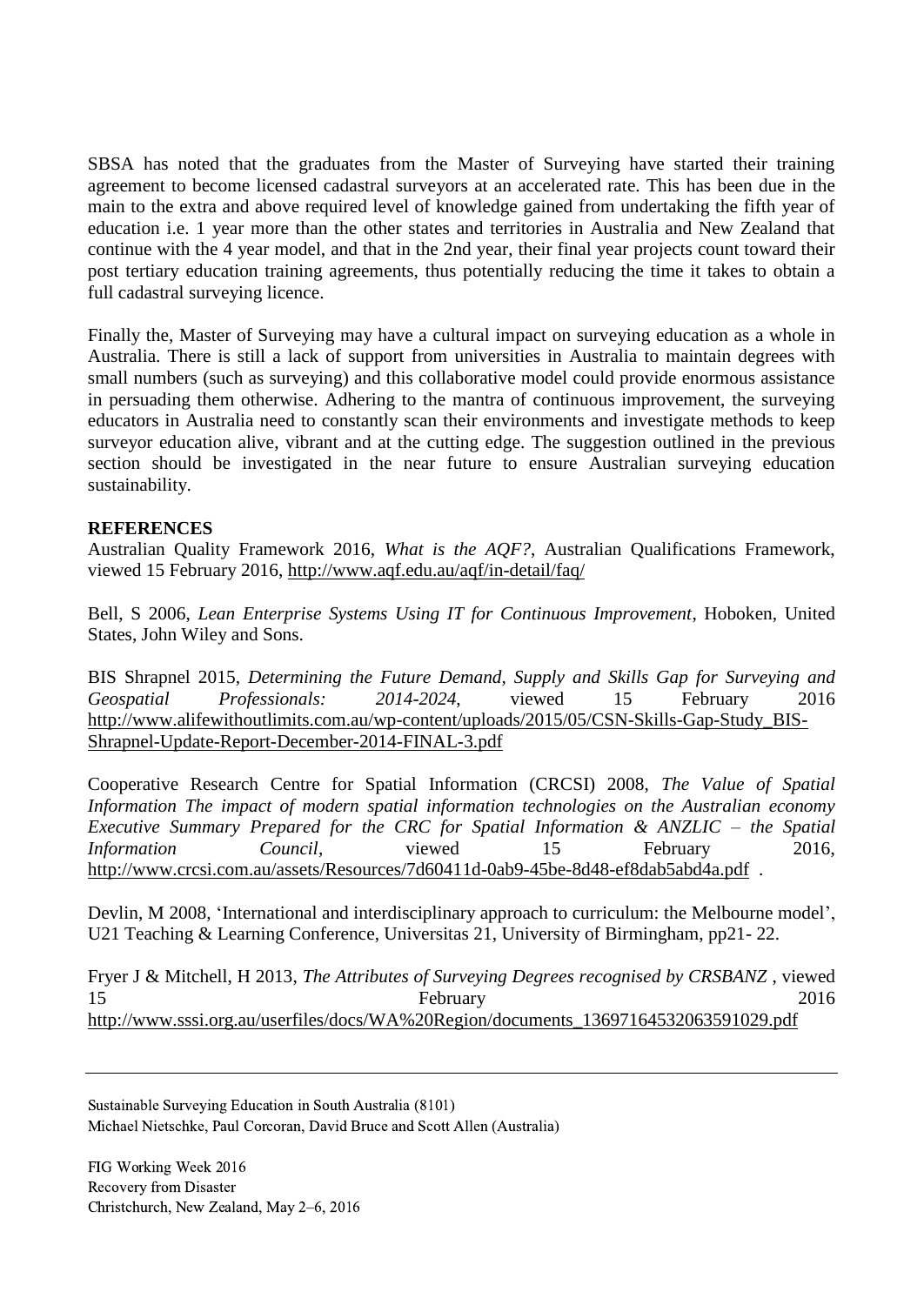Hammer, M & Champy, J 2003, *Reengineering the Cooperation*, New York, United States, Harper Collins.

Van der Wende, MC 2000, 'The Bologna Declaration: Enhancing the Transparency and Competitiveness of European Higher Education', *Higher Education in Europe*, vol. 25, no. 3, pp. 305-310.

#### **BIOGRAPHICAL NOTES**

Mr Michael Nietschke graduated from the South Australian Institute of Technology in 1985 with a Bachelor of Applied Science in Surveying. Michael has more than 25 years of experience in the field of land development and residential construction, working 15 years in the private sector with Alexander Symonds and over 12 years in the public sector currently with Urban Renewal Authority trading as Renewal SA. In 1997 he qualified as a Licensed Surveyor under the Survey Act 1992 and in 2008 became a member of the Surveyors Board of SA and in 2012 awarded the position as chairman which he currently holds.

Associate Professor David Bruce is an Associate Head of the School of Natural and Built Environments at the UniSA and an adjunct faculty member if the International Space University in France. He has a long experience in surveying, GIS and remote sensing education and undertakes researches in the areas of high spatial resolution, space borne remote sensing and polarimetric SAR imagery.

Dr Paul Corcoran joined the Ordnance Survey, Great Britain's national mapping agency in 1984 and undertook various surveying, Geographical Information Systems (GIS) and management roles, predominantly in the North of England. In 2006, he joined the School of Natural and Built Environments at the University of South Australia, Adelaide, as a Geospatial Science Lecturer. In 2013, he became Program Director for the Bachelor of Environmental Science, Bachelor of Geospatial Science and Master of Surveying.

Mr Scott Allen has over 25 year experience as a Licensed Surveyor in South Australia, and since 1997 has been involved in surveying education in a variety of capacities in the tertiary sector. He is currently employed as a Lecturer in Land Surveying in the School of Natural and Built Environments at the University of SA, and has teaching responsibilities in both undergraduate and post-graduate surveying courses. He has also been a member of the Surveyors Board of SA since 2005, currently serving as the Academic Member.

## **CONTACTS**

Mr Michael Nietschke Surveyors Board of South Australia Management committee of ISA SA Division Level 7 West 50 Grenfell Street Adelaide SA 5000

Sustainable Surveying Education in South Australia (8101) Michael Nietschke, Paul Corcoran, David Bruce and Scott Allen (Australia)